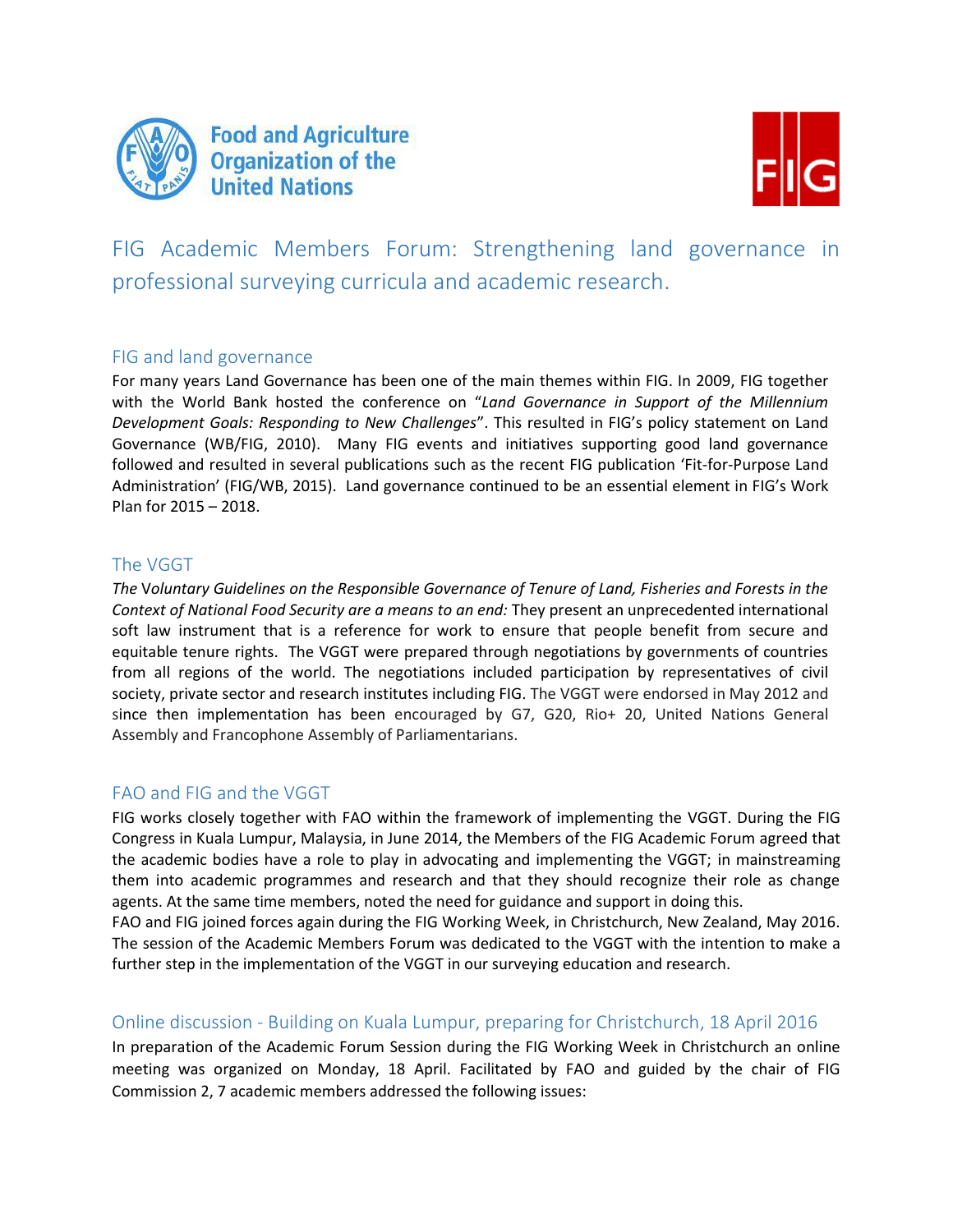- take stock of actions taken:
- identify additional requirements to support the inclusion of the VGGT into curricula and research
- propose key issues to be addressed in the FIG Academic Members Forum in Christchurch

All participants in the online meeting implement the VGGT in their university education. The VGGT are part of the curriculum in different domains, ranging from geomatic and geo-informatics, land administration and land management, real estate or land governance oriented programs. At the same time the subject is offered at different levels from undergraduate to PhD programs. A range of teaching methods is applied, fitting several learning levels and objectives.

Further the Academic Members proposed issues to be discussed in detail during the Academic Forum Session in Christchurch. The outcome of this meeting is summarized as follows<sup>1</sup>:

- 1. Curriculum development and implementation
	- $\triangleright$  For what type of programs?
	- $\triangleright$  What are the professional needs and related skill sets?
	- $\triangleright$  How to deal with the VGGT in different learning contexts?
	- $\triangleright$  VGGT, FIG and GLTN integrational approach.
	- $\triangleright$  Course Materials availability.
- 2. Research

 $\overline{\phantom{a}}$ 

- $\triangleright$  Empirical research
	- o Measuring the impact of the VGGT.
	- $\circ$  The meaning of the concepts in the VGGT: do they mean the same for everybody?
	- o How do the VGGT relate to the Sustainable Development Goals?
- $\blacktriangleright$  Learning from practice
	- $\circ$  Do we have examples of VGGT implementation and its impact; best practices? What can we do to ease the accessibility of such examples?
	- o What research agenda can be defined based on the practical examples of VGGT implementation?

# FIG Academic Members Forum, 5<sup>th</sup> of May 2016. Strengthening land governance in professional surveying curricula and academic research.

The FIG Academic Member Forum during the FIG Working Week in Christchurch took place on Thursday 05<sup>th</sup> of May 2016. The session was introduced by Paul Munro-Faure during his presentation on 'Materials and Opportunities' demonstrating FAO's technical guides on the VGGT, capacity development materials, learning programs (Sierra Leone, Liberia, Mongolia and Nepal) and partnerships and stressed the role of Academia, Civil Society Organizations and the Private sector in supporting the application of the VGGT.

 $1$  More details in the summary of the online meeting: FIG Academic Members' Forum: Online discussion - Building on Kuala Lumpur, preparing for Christchurch, Monday, 18 April 1-3 p.m.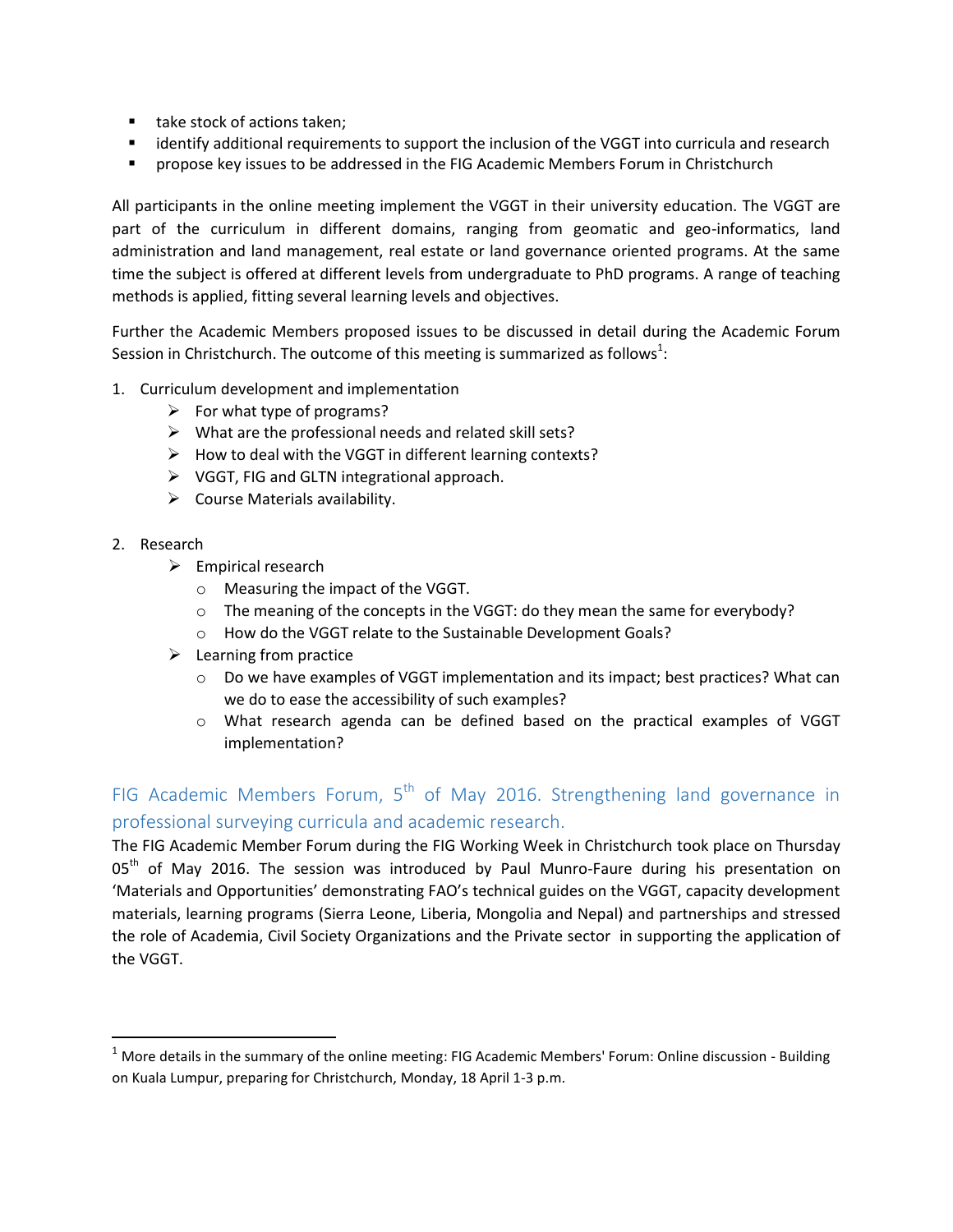This was followed by a short overview of the status of the project on the GLTN Curriculum Responsible Land Governance. The session was further dedicated to work out one or more of the issues identified during the online Academic Forum Meeting of 18<sup>th</sup> of April.

### Outcome

One of the key outcomes of the discussion was the centrality of the relationship between National Associations and Academic Members to the successful application of the VGGT as is illustrated in the following graph:



Figure 1 The relation between National Associations and Academic Members in the application of the VGGT.

In addition, it was found important to define professional needs and skill sets in close collaboration with national associations. On the one hand, national associations inform academic and training institutions about the need to and purpose of including the VGGT in curricula and accredit programs. On the other hand, academic institutions play a role in informing national associations on the need to adhere to the VGGT in their work and in defining the professional needs and skills sets required by professionals in order for them to operate within the framework of the VGGT.

## FIG Academic Members Working Group 'Exploring the VGGT in Practice'

In order to follow up on the outcomes of the Academic Members Forum in Christchurch, New Zealand and with the aim of exploring the VGGT from a surveying (and land professional) perspective, the Forum decided to form a working group. The working group will conduct exploratory research to assess practical examples of VGGT implementation in different countries, which could eventually result in a position paper. The working group intends to present the first outcome of their exploratory study during the FIG Working Week in Helsinki. FAO will be happy to discuss possibilities to support the FIG Academic Members in this initiative.